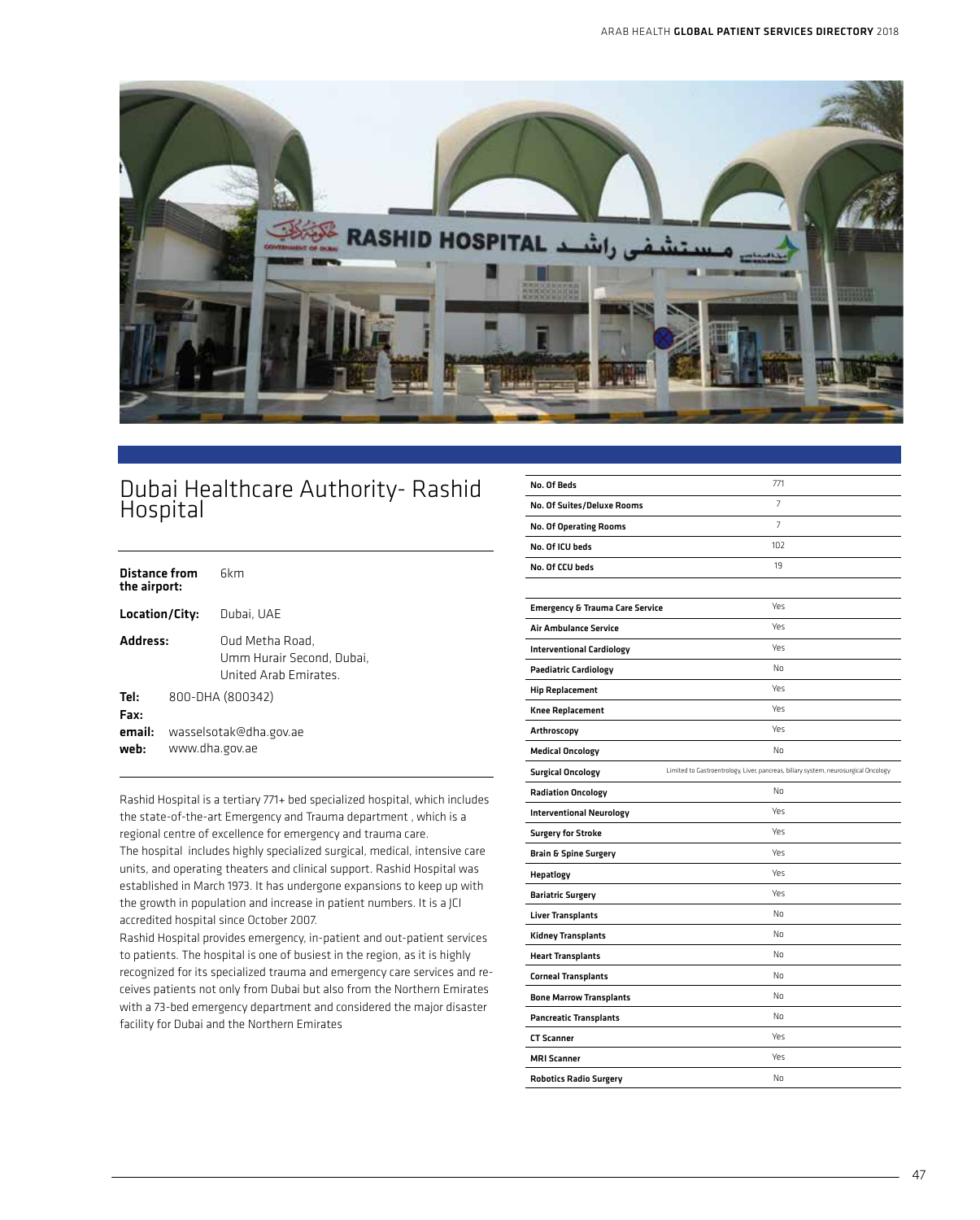

## Dubai Healthcare Authority - Dubai

| the airport: | <b>Distance from</b> 7 Km |                                        |
|--------------|---------------------------|----------------------------------------|
|              |                           | <b>Location/City:</b> Al Baraha, Dubai |
| Address:     |                           | Po Box 7272, Dubai, UAE                |
|              |                           |                                        |
| Tel:         | + 971 4 219 5000          |                                        |

Fax: email: web: +971 4 271 9340 dh@dha.gov.ae www.dha.gov.ae

Dubai Hospital is committed to providing accessible, integrated, sustainable,innovative ans excellent secondary and tertiary healthcare services guided by International Standards, through dedicated and highly qualified professionals ensuring high levels of happiness for individuals and the society. Dubai Hospital provides cost ffective and quality care through 25 speciaties and more than 80 subspecialities. We serve all eligible UAE residents using the latest and state of the art medical technologies. Switching to the Electronic Medical Record system (Salama) is an important milestone in our strive to provide safe, fast, reliable, compassionate and community -responsive work and service oriented environment.

| No. Of Beds                                | 690                       |
|--------------------------------------------|---------------------------|
| No. Of Suites/Deluxe Rooms                 | 23                        |
| <b>No. Of Operating Rooms</b>              | 12                        |
| No. Of ICU beds                            | 18 beds/ 38 beds for NICU |
| No. Of CCU beds                            | 9                         |
|                                            |                           |
| <b>Emergency &amp; Trauma Care Service</b> | Yρς                       |
| <b>Air Ambulance Service</b>               | Yes                       |
| <b>Interventional Cardiology</b>           | Yes                       |
| <b>Paediatric Cardiology</b>               | Yes                       |
| <b>Hip Replacement</b>                     | Yρς                       |
| <b>Knee Replacement</b>                    | Yes                       |
| Arthroscopy                                | Yes                       |
| <b>Medical Oncology</b>                    | Yes                       |
| <b>Surgical Oncology</b>                   | Yes                       |
| <b>Radiation Oncology</b>                  | No                        |
| <b>Interventional Neurology</b>            | No                        |
| <b>Surgery for Stroke</b>                  | No                        |
| <b>Brain &amp; Spine Surgery</b>           | No                        |
| Hepatlogy                                  | No                        |
| <b>Bariatric Surgery</b>                   | Yρς                       |
| <b>Liver Transplants</b>                   | No                        |
| Kidney Transplants                         | No                        |
| <b>Heart Transplants</b>                   | No                        |
| <b>Corneal Transplants</b>                 | No                        |
| <b>Bone Marrow Transplants</b>             | No                        |
| <b>Pancreatic Transplants</b>              | No                        |
| <b>CT Scanner</b>                          | Yes                       |
| <b>MRI Scanner</b>                         | Yes                       |
| <b>Robotics Radio Surgery</b>              | No                        |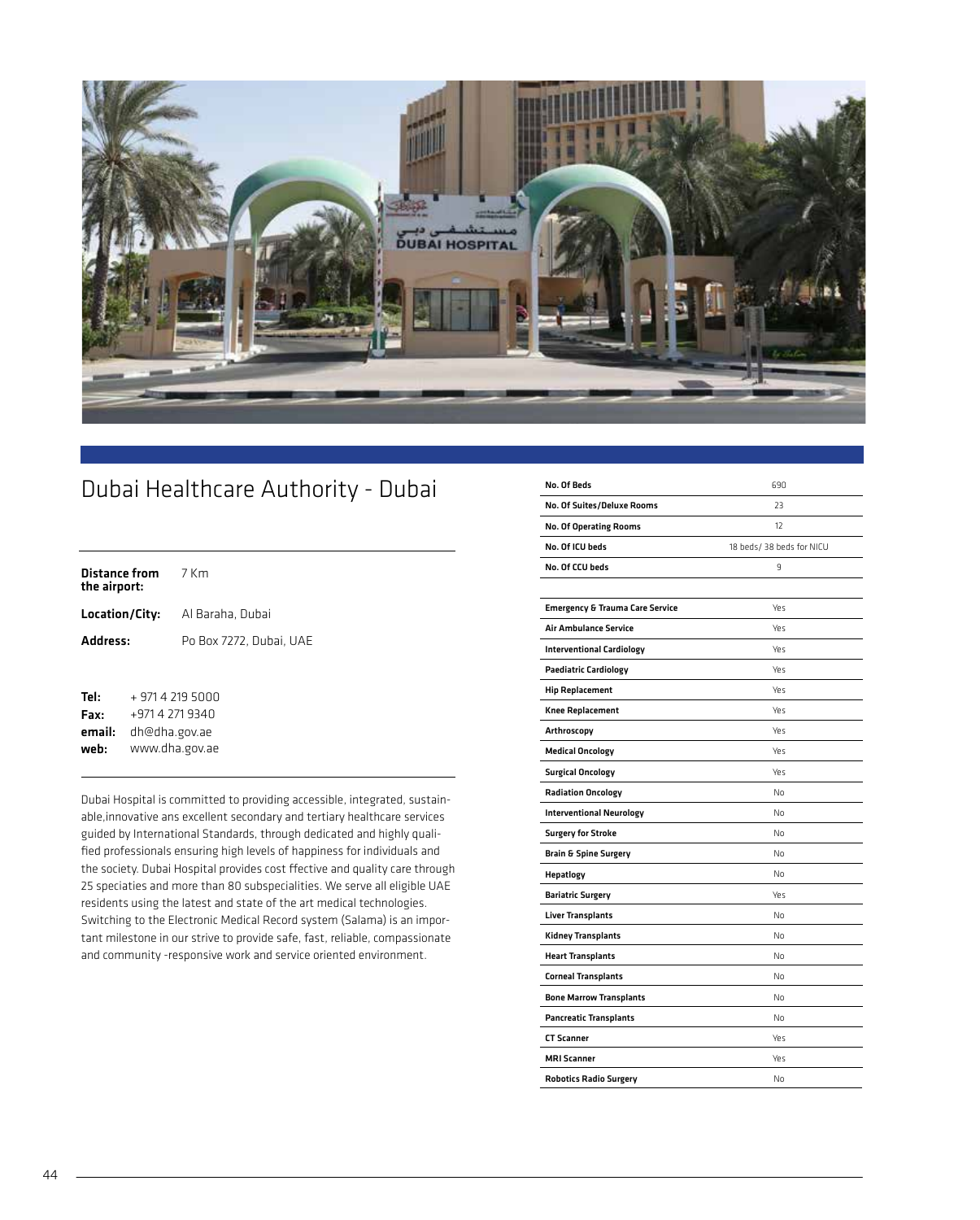

## Dubai Healthcare Authority - Latifa Hospital

| <b>Distance from</b> 11 km<br>the airport:         |                           |
|----------------------------------------------------|---------------------------|
| Location/City:                                     | Oud Metha Road, Dubai UAE |
| Address:                                           | PO BOX 9115               |
| Tel:<br>+971 4 324 1111<br>+971 4 374 1717<br>Fax: |                           |

Fax: email: web: +971 4 324 1717 infoalwasel@dha.gov.ae www.dha.gov.ae

Latifa Women and Children Hospital is one of the government hospitals under Dubai Health Authority. It was inaugurated in 1986 to be the first specialized hospital for women and children in UAE. It is located in the emirate of Dubai and serves the population of Dubai as well as the Northern Emirates. The hospital serves as a secondary and tertiary healthcare facility for specialized pediatric, pediatric surgery and high risk obstetrics, gynecology, urogynecology and minimal access surgery for Dubai Community and the Northern Emirates of the UAE. The hospital has a well-equipped Neonatal Intensive Care Unit and expert team of healthcare professionals who provide international levels of neonatal and maternal care. Latifa Women and Children Hospital serves as a referral hospital due to its highly sophisticated and well equipped Neonatal Intensive Care Unit, Fetomaternal services and the Pediatric Surgery.

| No. Of Beds                                | 340       |
|--------------------------------------------|-----------|
| No. Of Suites/Deluxe Rooms                 | 15        |
| <b>No. Of Operating Rooms</b>              | 5         |
| No. Of ICU beds                            | 15        |
| No. Of CCU beds                            | O.        |
|                                            |           |
| <b>Emergency &amp; Trauma Care Service</b> | <b>NA</b> |
| Air Ambulance Service                      | <b>NA</b> |
| <b>Interventional Cardiology</b>           | <b>NA</b> |
| <b>Paediatric Cardiology</b>               | Yes       |
| <b>Hip Replacement</b>                     | <b>NA</b> |
| <b>Knee Replacement</b>                    | <b>NA</b> |
| Arthroscopy                                | <b>NA</b> |
| <b>Medical Oncology</b>                    | <b>NA</b> |
| <b>Surgical Oncology</b>                   | <b>NA</b> |
| <b>Radiation Oncology</b>                  | <b>NA</b> |
| <b>Interventional Neurology</b>            | <b>NA</b> |
| <b>Surgery for Stroke</b>                  | <b>NA</b> |
| <b>Brain &amp; Spine Surgery</b>           | <b>NA</b> |
| Hepatlogy                                  | <b>NA</b> |
| <b>Bariatric Surgery</b>                   | <b>NA</b> |
| <b>Liver Transplants</b>                   | <b>NA</b> |
| <b>Kidney Transplants</b>                  | <b>NA</b> |
| <b>Heart Transplants</b>                   | <b>NA</b> |
| <b>Corneal Transplants</b>                 | <b>NA</b> |
| <b>Bone Marrow Transplants</b>             | <b>NA</b> |
| <b>Pancreatic Transplants</b>              | <b>NA</b> |
| <b>CT Scanner</b>                          | ΝA        |
| <b>MRI Scanner</b>                         | <b>NA</b> |
| <b>Robotics Radio Surgery</b>              | <b>NA</b> |